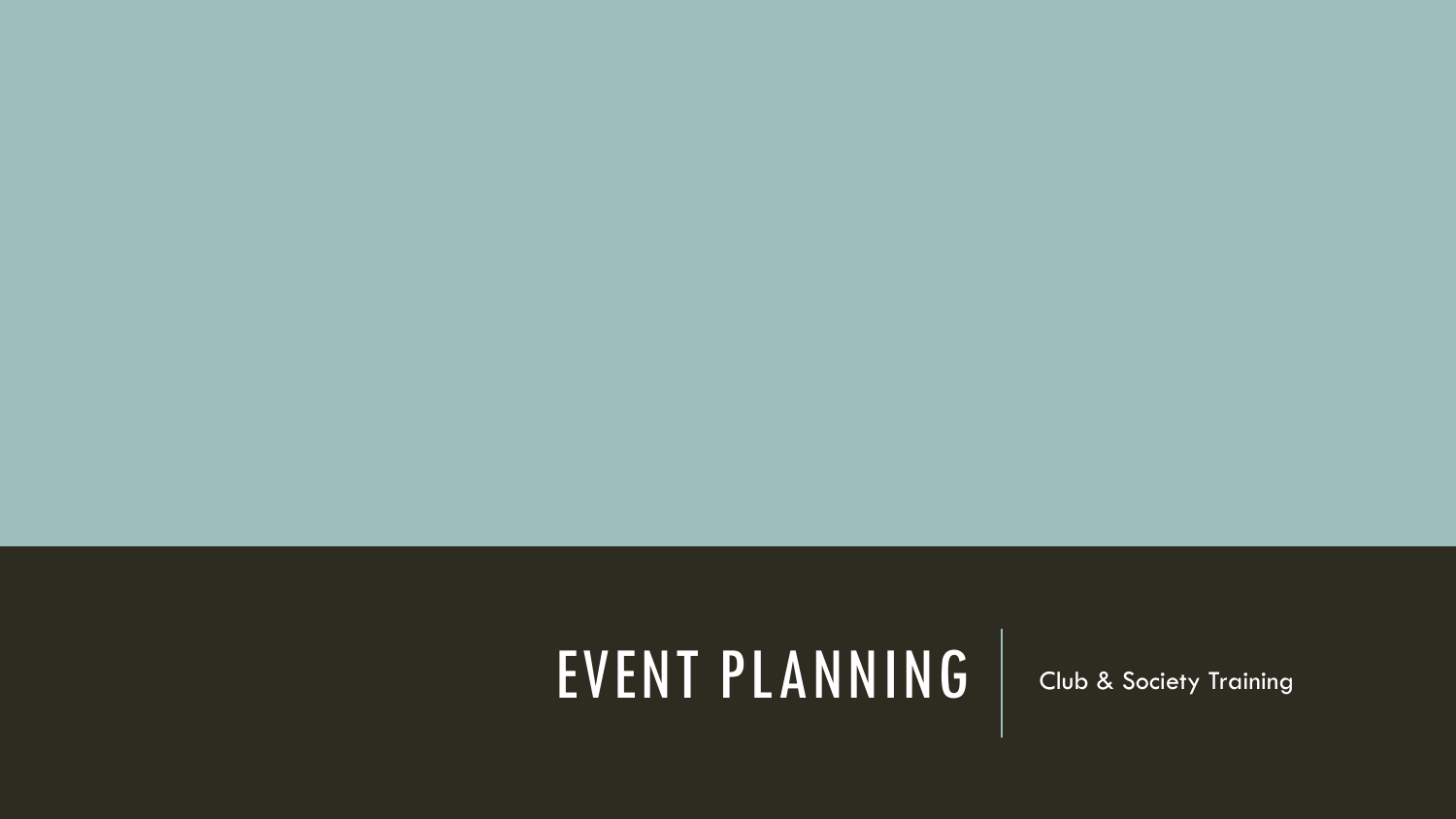### INITIAL PLANNING

What's the purpose of your event?

What will the activity will be?

When would be the most effective time for it to take place?

Who's your target audience?

Who can help you? - find allies!

What's your budget? Can you identify any hidden costs now?

How much engagement do you need to break-even/make the event worthwhile?

(set a measurable target)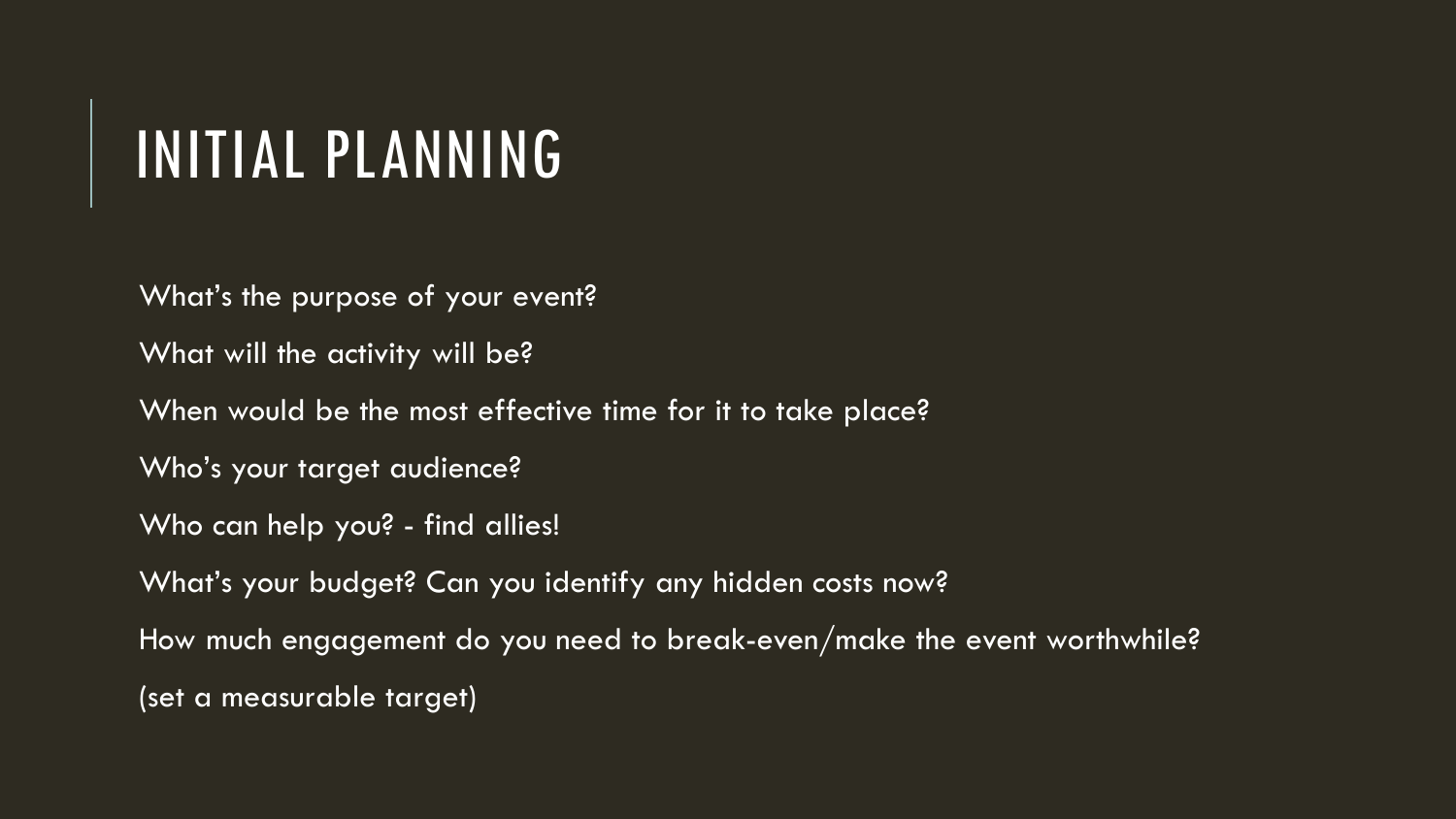### LOGISTICS



You want your event to be both profitable and accessible

Know your cause: people are more likely to take time out of their day to attend if you can persuade them why they should and the impact it will have

Think about wet weather provision. This is England remember.

Assign clear roles: people need to know what is their responsibility and you need to know that everything is covered

Don't forget the small but essential things: risk assessments, health & safety, data compliance, secure money collection, food & drink safety, access to toilets and to water etc. etc.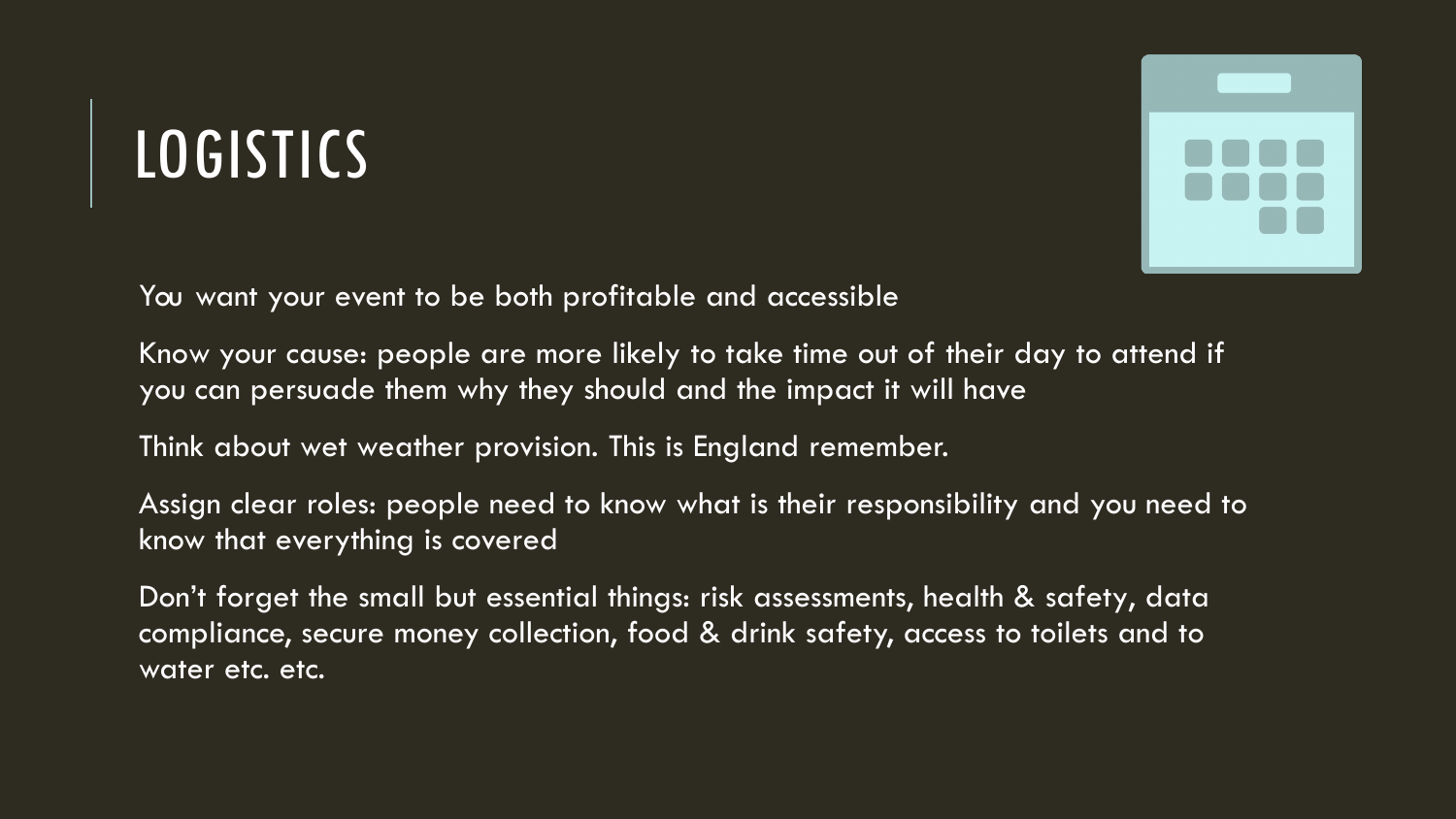### PROMOTION

Posts with photos and gifs perform the best, as do videos

Facebook and Twitter algorithms are more geared towards landscape oriented photos/images, and they will generally present much nicer in landscape mode than portrait

Make sure that in each of your posts you include either a call to action, or a link for people to click on to find out more information. E.g "Get your hands on tickets for our film screening here: aubsu.co.uk/filmtickets"

Try organising a bigger, one-off event to get people hooked – once they come along, they're more likely to come again.

Meet regularly – people will lose interest if you drop off the grid

Don't underestimate word of mouth!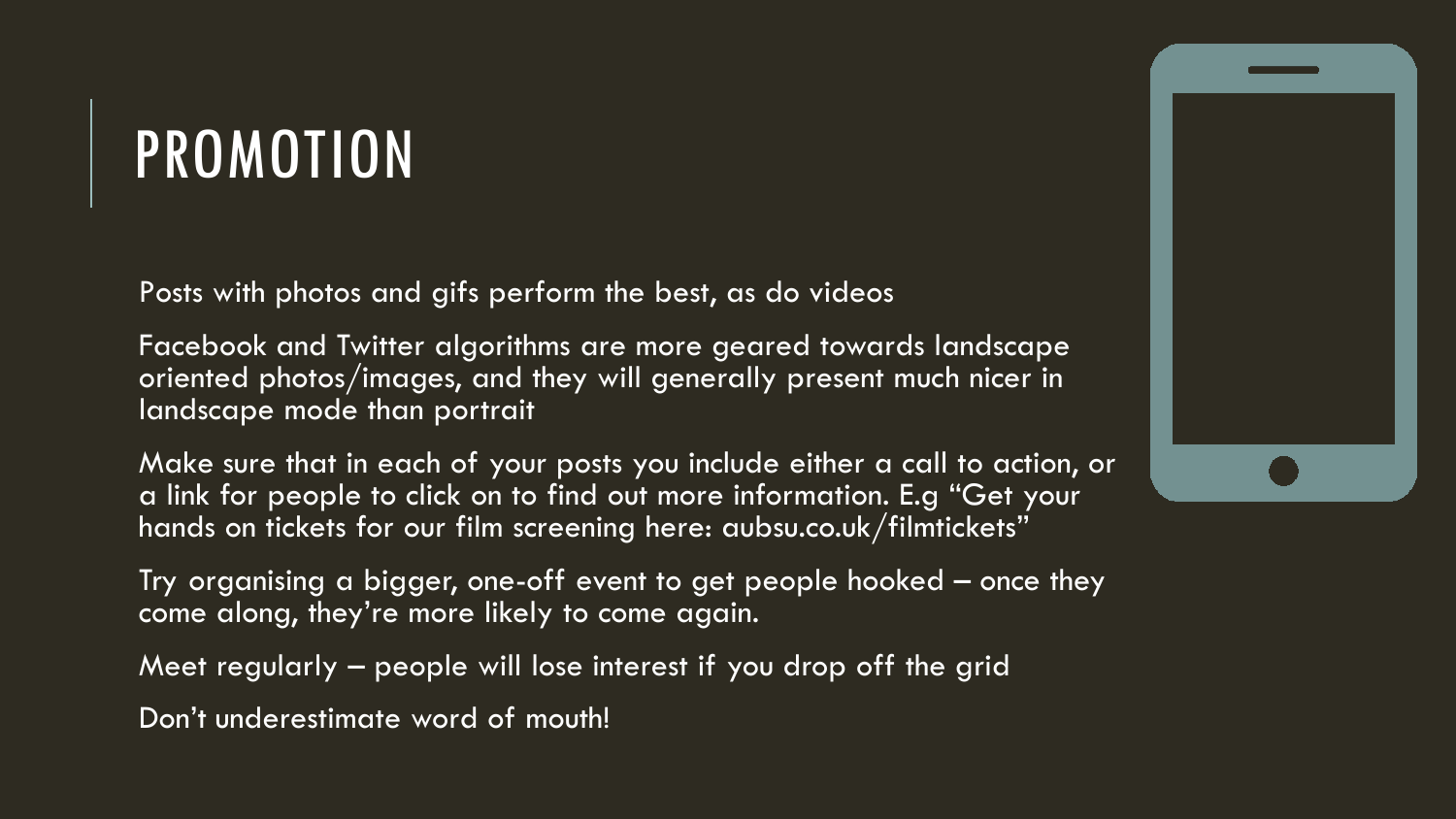### EVENT CHECKLIST: 3 WEEKS BEFORE

By now, all the important logistics should be sorted. That includes risk assessments, bookings, permits and permissions.

Artwork and promotional material should be complete and ready to go so...

Begin your promotion! Think posters, flyers, social media, videos, word-of-mouth,

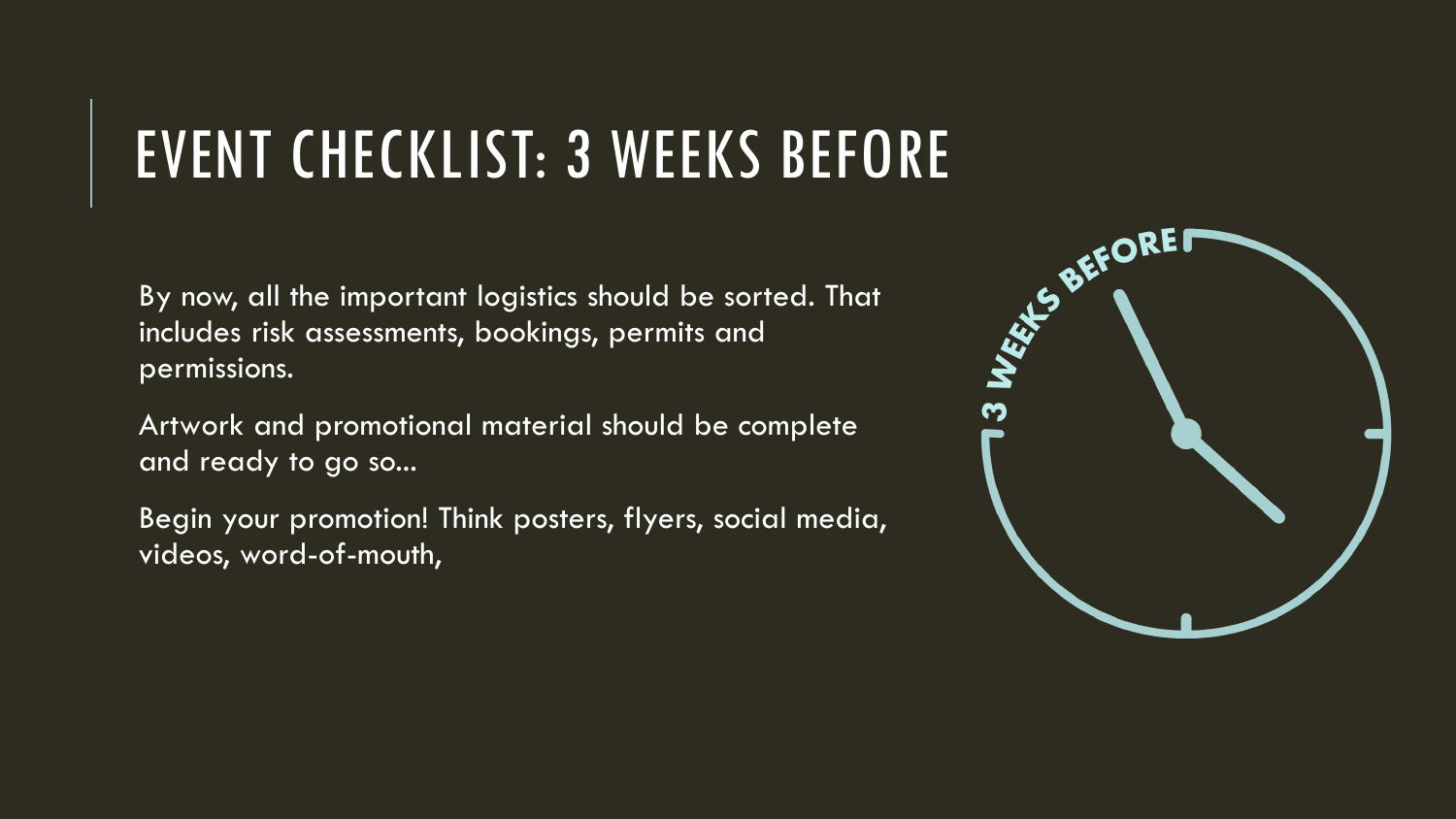# **EVENT CHECKLIST: TWO WEEKS BEFORE**<br>Keep posting in your Facebook event to maintain interest<br>and promoting your event in every way that you can<br>the property way that you can

Keep posting in your Facebook event to maintain interest and promoting your event in every way that you can

Allocate responsibilities for the day itself so you know who is staffing what and that you have enough people

Create a running order for the day to help you keep track - larger events can get hectic on the day so this will prevent you from forgetting anything important

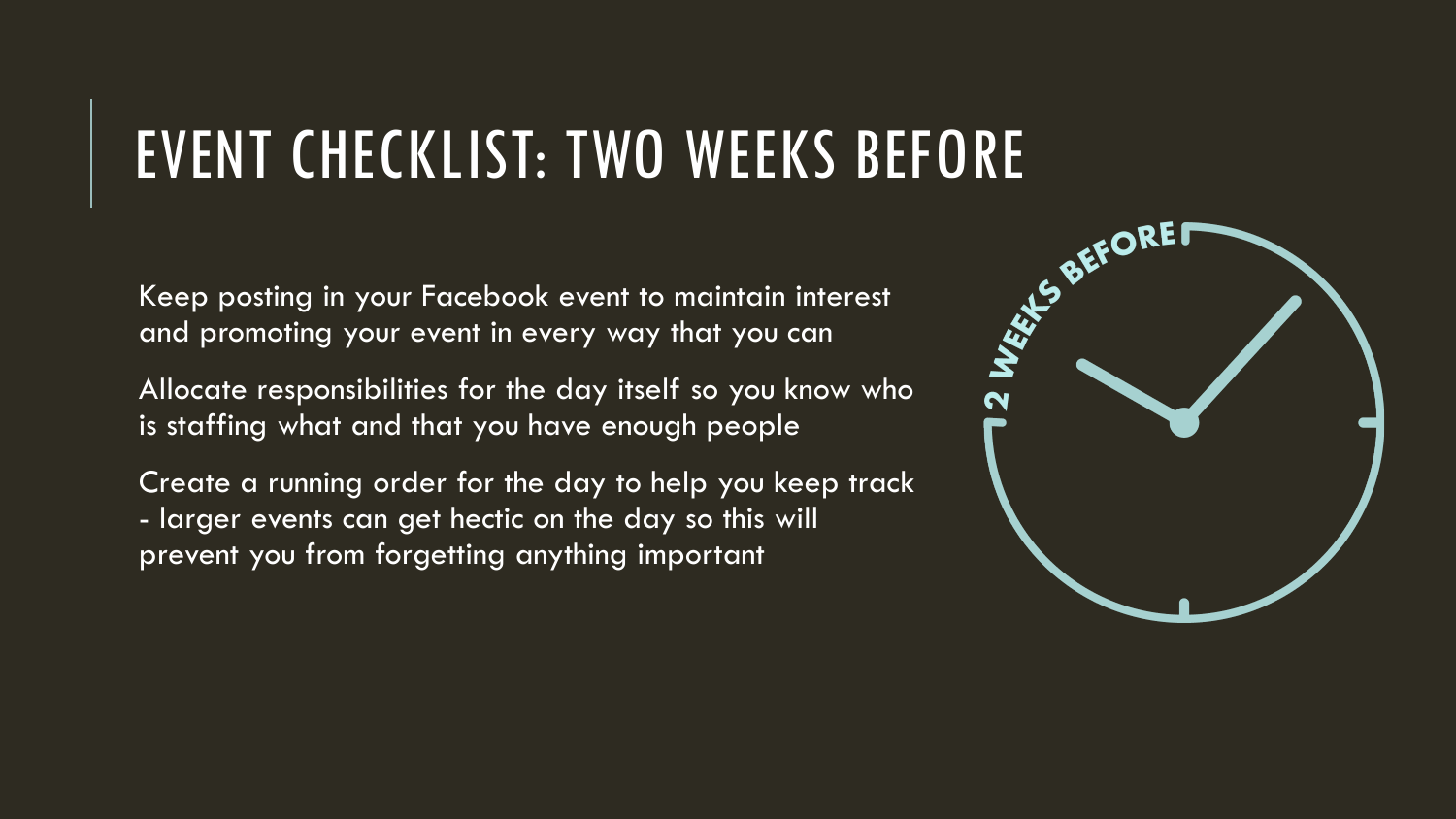### EVENT CHECKLIST: ONE WEEK BEFORE

Send reminders to everyone involved, especially external organisations/helpers that may have forgotten

Make sure everyone working the event has your contact details and can get hold of you in case something comes up

Confirm any details that you're waiting on. By now, you want everything sorted and ready to go

Keep promoting!!

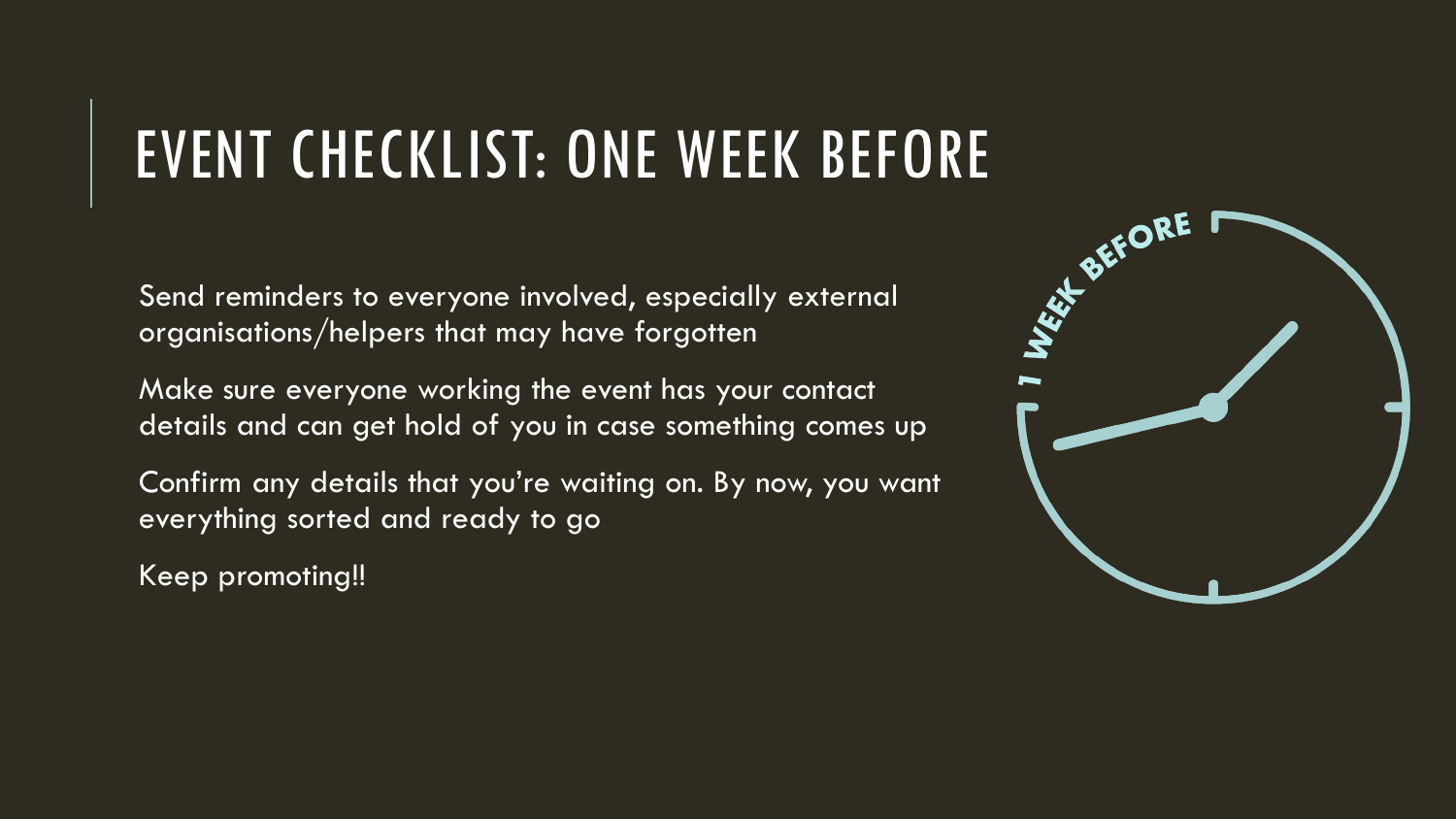### EVENT CHECKLIST: ON THE DAY

Arrive early and ensure everything is set-up in good time Chill out a bit & take a breather before the event starts Run your event (but make sure you enjoy it!) Record the event in some way - take a few snaps, post an Insta-story etc.

Don't forget take-down and to tidy up after yourselves

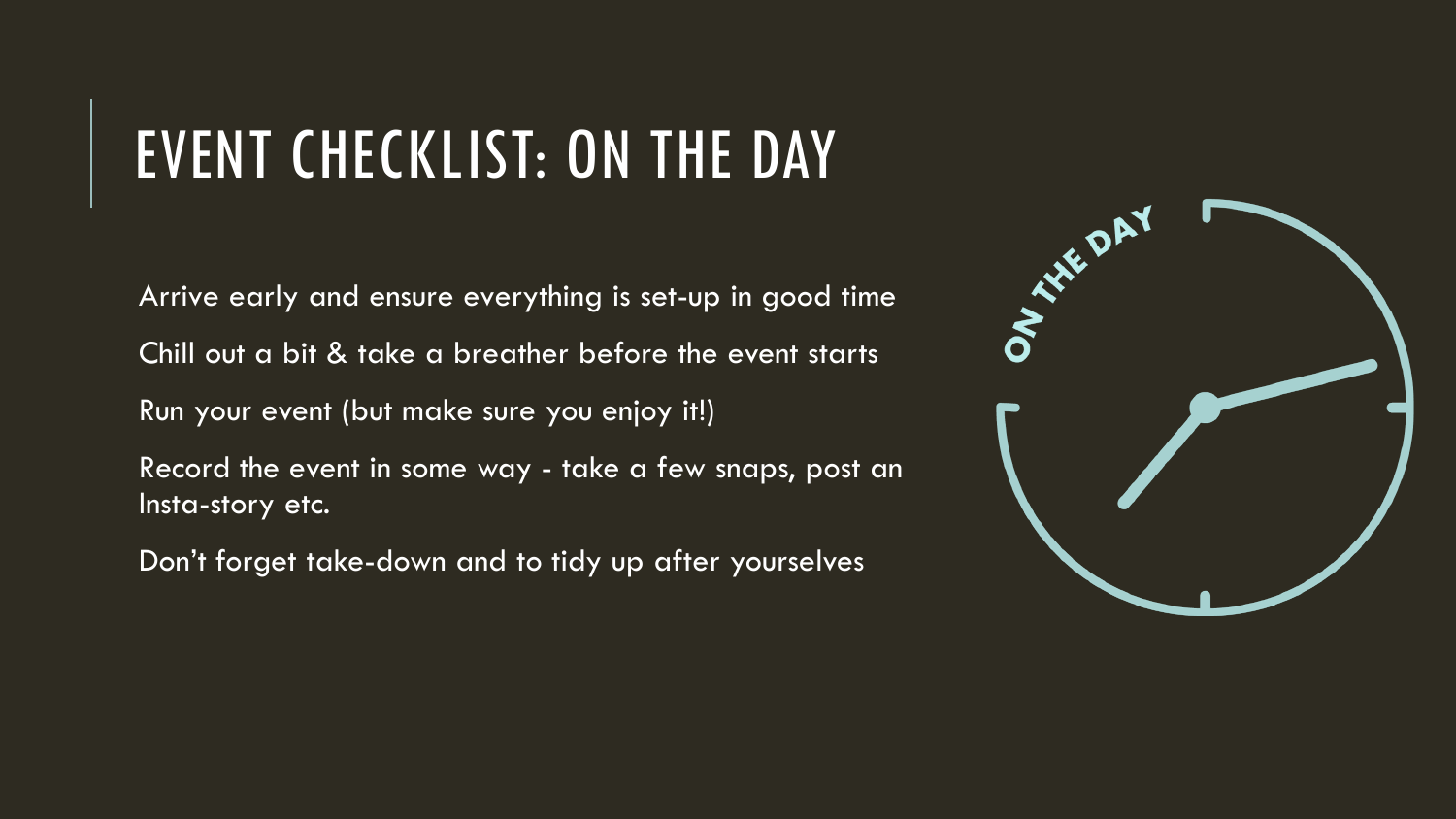### AFTER YOUR EVENT

After the event, have a debrief with your team and celebrate your achievements! Identify what worked well and what to change for next time. Then say thank you to everyone that helped you & show your appreciation. Finally, show impact: share photos of the event, tell attendees how the event went and show them the difference they've made if the event had an intent